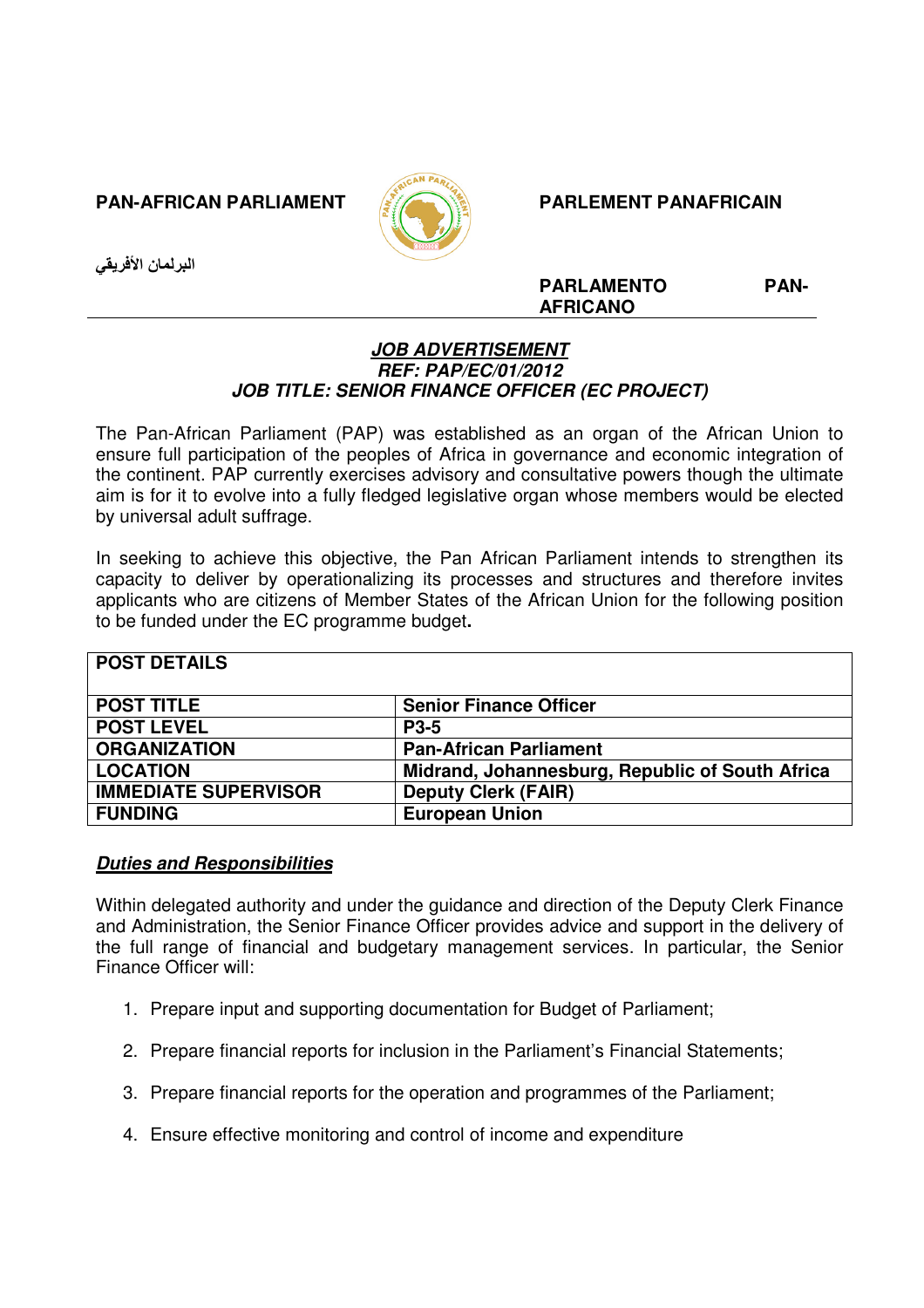- 5. Certify payments and receipt batches prepared and verified by Accounts Assistants;
- 6. Oversee payroll operations;
- 7. Manage bank accounts, deposits and investments;
- 8. Ensure consistent application and interpretation of African Union's Financial Rules and Regulations, implementation of efficient internal control systems and maintenance of all relevant records;
- 9. Ensure financial and budgetary policies and processes are updated, streamlined and documented and provide advice on best practices;
- 10. Identify budgetary, accounting or other financial irregularities, problems or issues and resolve them in a timely and effective manner;
- 11. Develop financial performance reports and analysis, including reports to donors and members;
- 12. Respond to inquiries and provide guidance and advice on budgetary and financial policies, procedures and systems, including donor fund management;
- 13. Provide information needed to respond to internal/external audit findings, as required;
- 14. Supervise and appraise work of Finance Officers and assistant accountants of the Division;

## **Qualifications and Competencies**

- 1. Advanced University degree in Accounting or Financial Management is required. Professional qualification such as Certified Public Accountant (CPA) or Chartered Accountant (CA) is desirable.
- 2. Minimum of 8 years of progressively responsible experience in accounting, budgeting and financial management systems;
- 3. Experience with payroll operations and knowledge and familiar with SAP Financial Management Systems is also highly desirable
- 4. Solid knowledge of financial and accounting practices and principles;
- 5. Supervisory experience is required;
- 6. Should be able to work in multicultural setting and a good team spirit;
- 7. Have good computer skills;

**Tenure of Appointment**: The appointment will be made on a term contract for a period of 11 months, the first six (6) months of which shall be on probation. It could be renewable subject